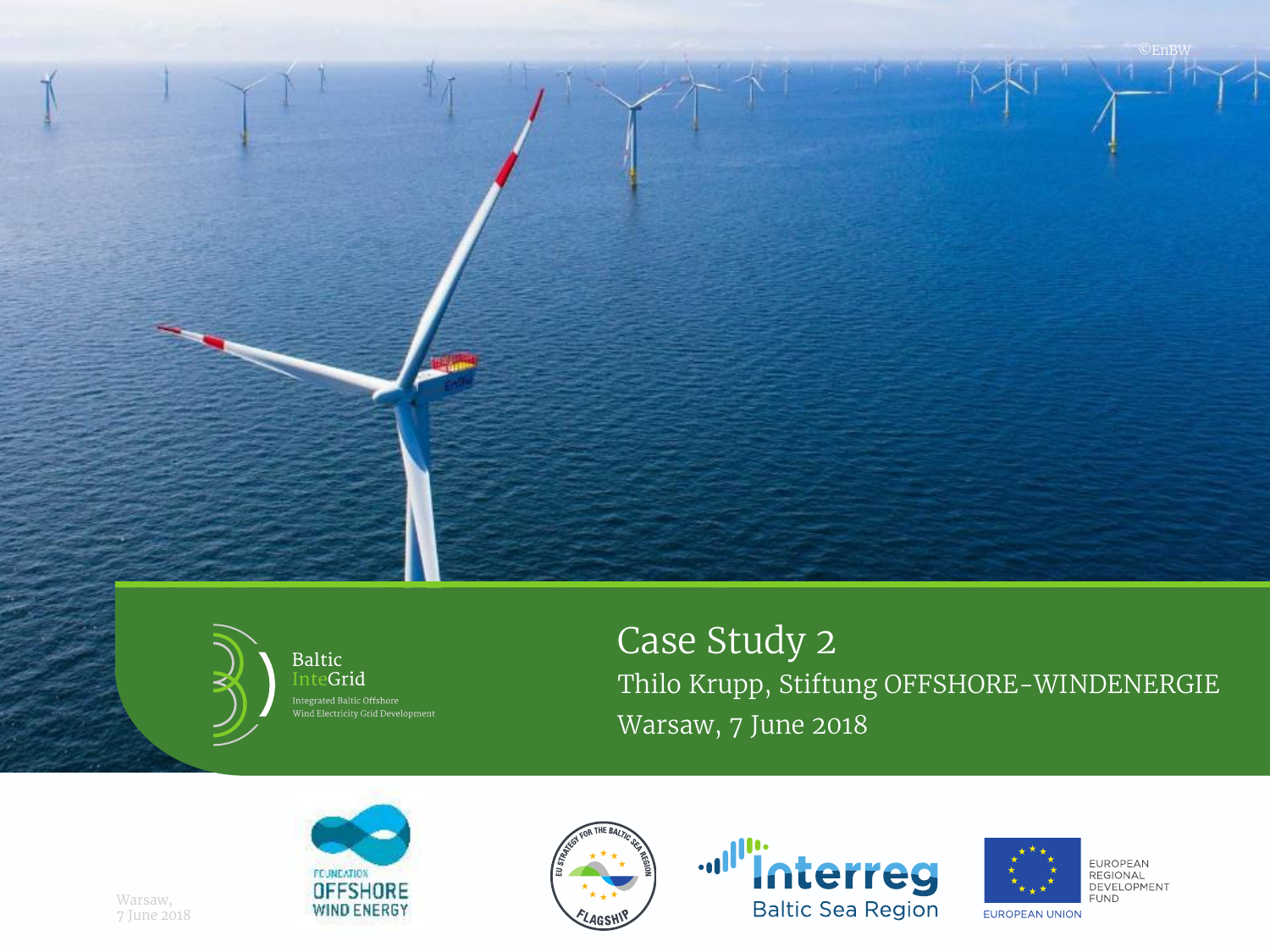

# **Outline**

- Scenario Description
	- High and Low Offshore Wind Development
	- Integration Levels
- Scenario Design & Roadmap
- Scenario comparison

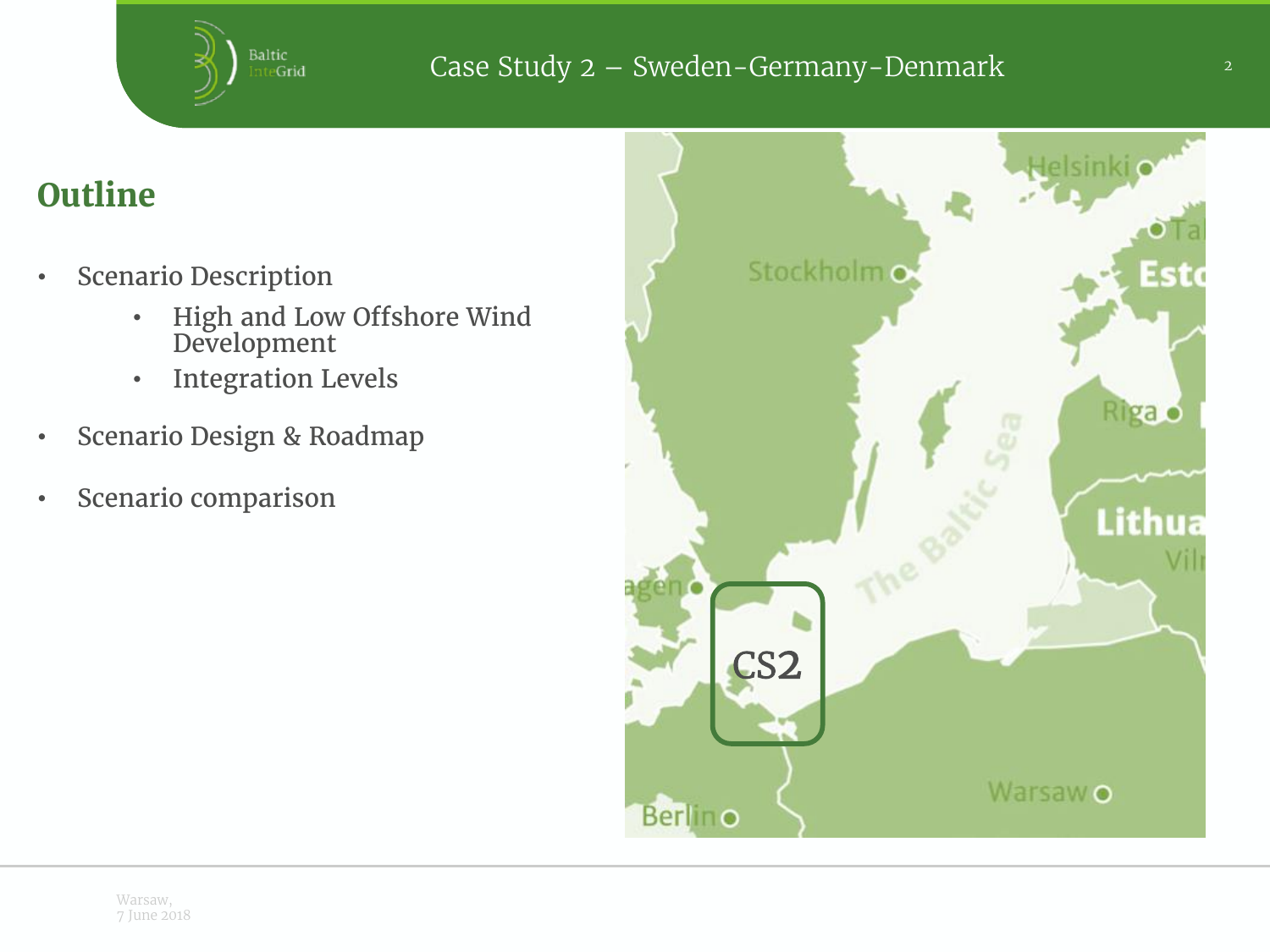I Focus on HIGH offshore Scenarios **Integration OWP level Scenario level** High OWP Scenario 1a Zero Integration Low OWP Scenario 1b High OWP Scenario 2a Partial Integration Low OWP Scenario 2b High OWP Scenario 3a Max. Integration Low OWP Scenario 3b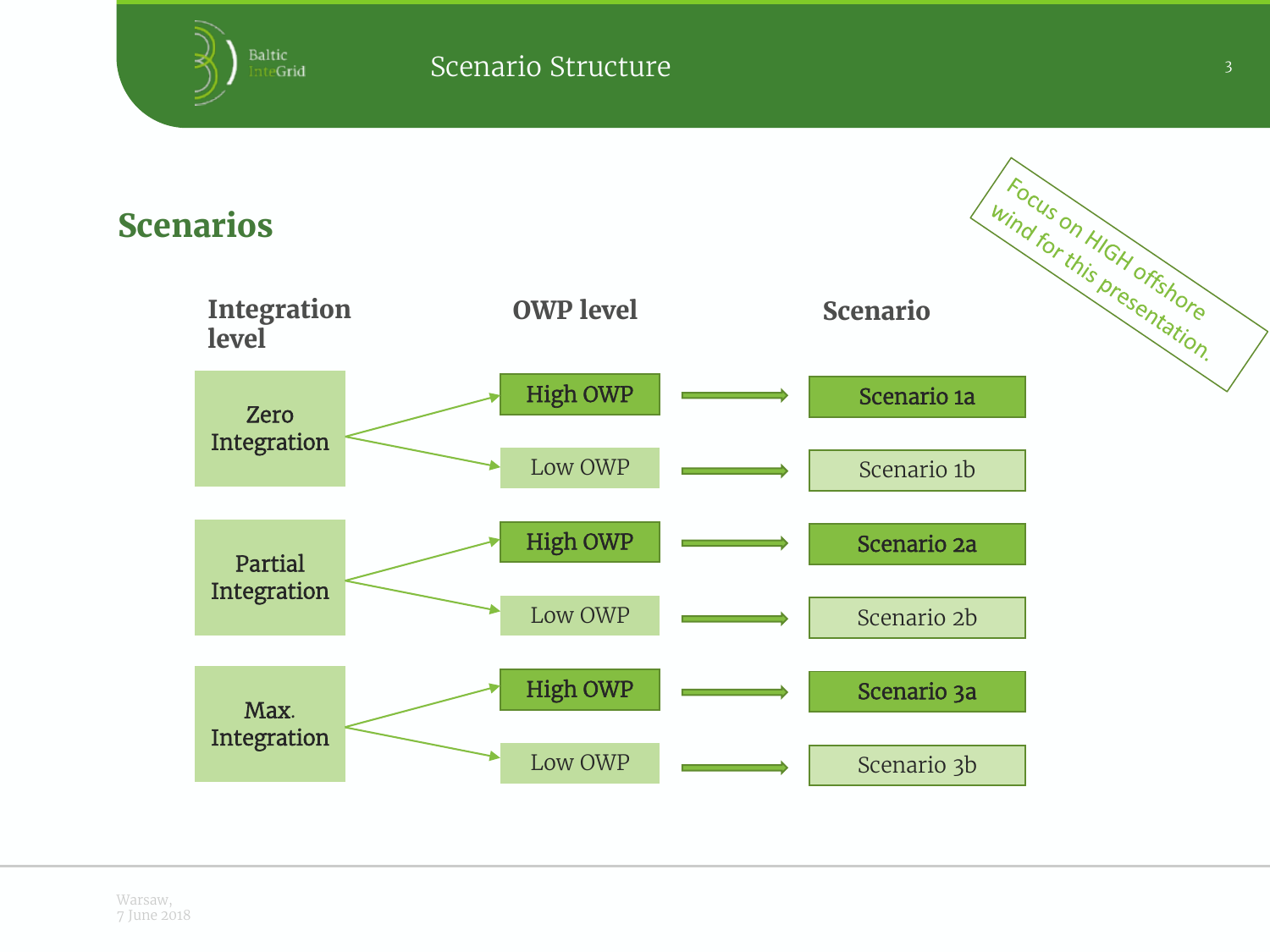## High OWP Vision: 2025 - 2040 OWP capacity: 3.7 GW

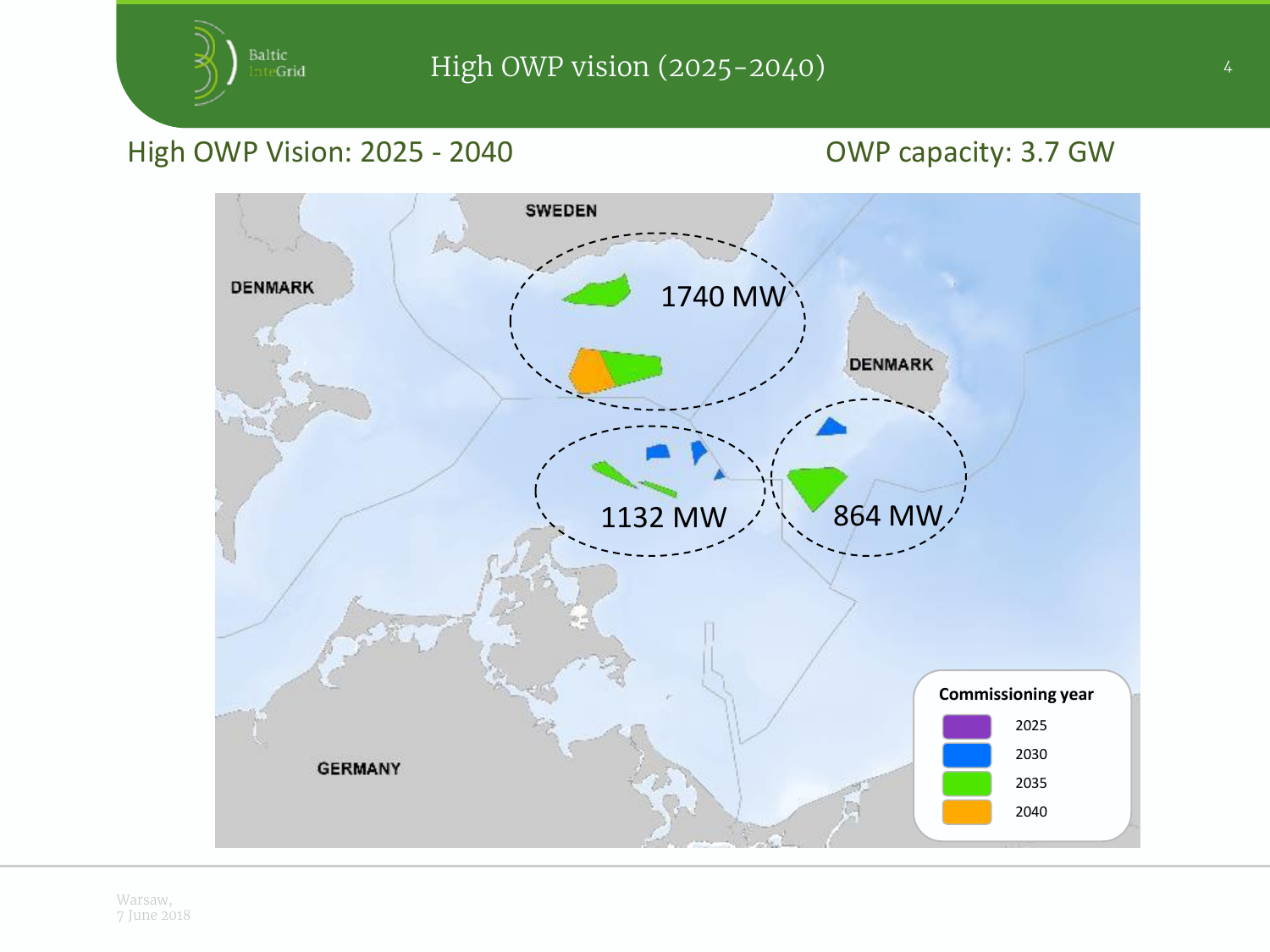

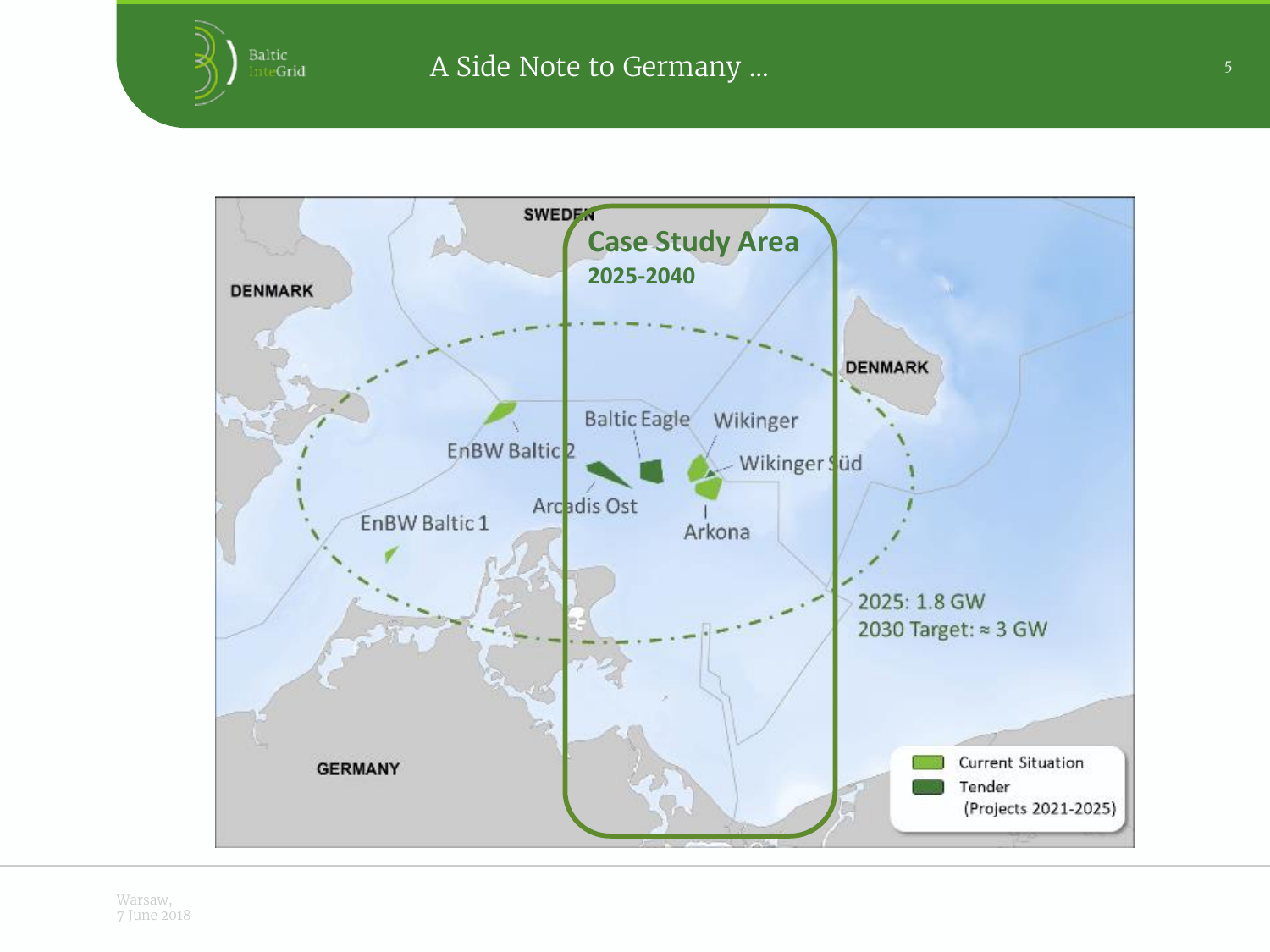### Scenario Cpncept – Integration Level **Exercise 2 Integration**

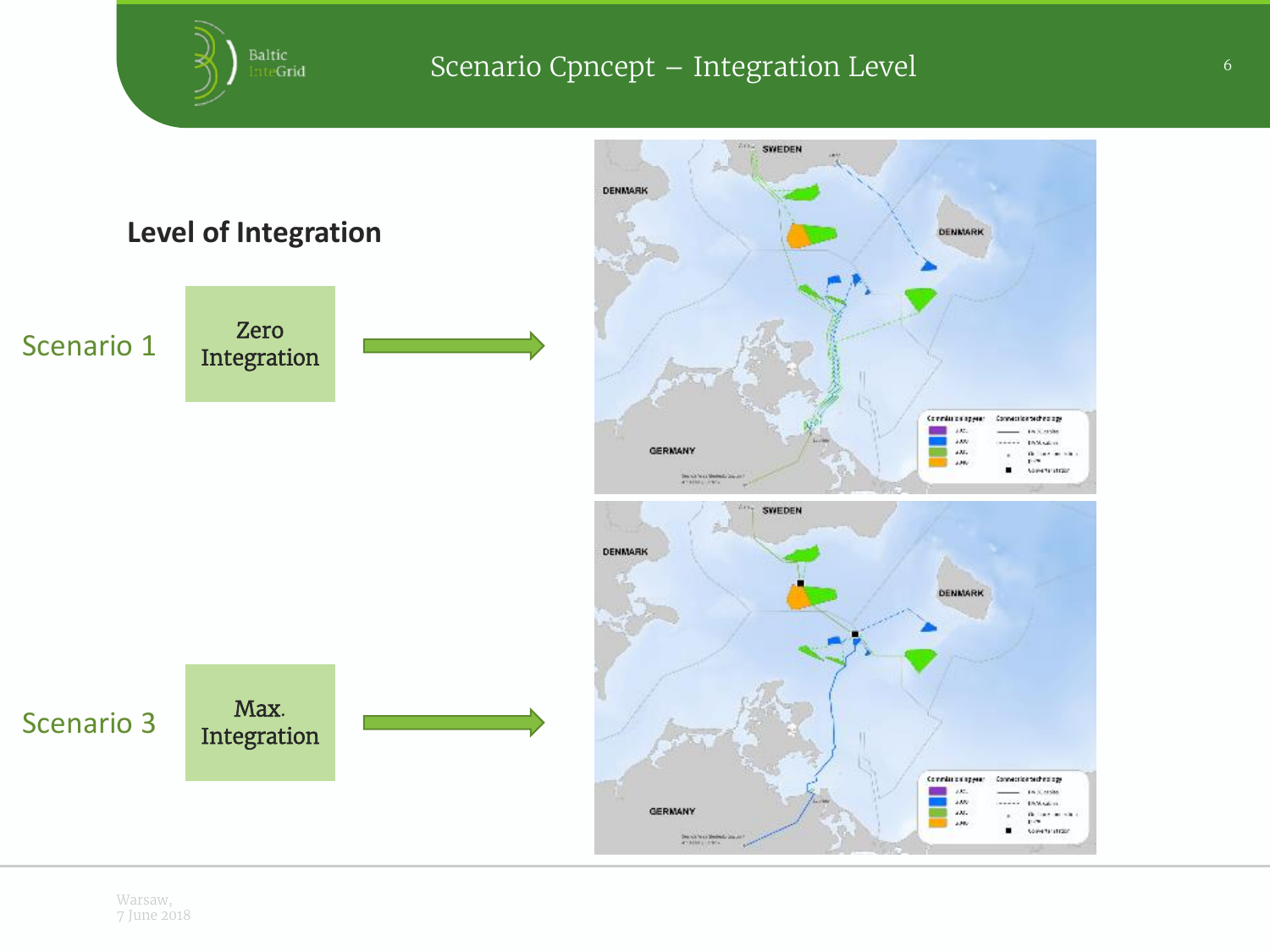I Focus on HIGH offshore Scenarios **Integration OWP level Scenario level** High OWP Scenario 1a Zero Integration Low OWP Scenario 1b High OWP Scenario 2a Partial Integration Low OWP Scenario 2b High OWP Scenario 3a Max. Integration Low OWP Scenario 3b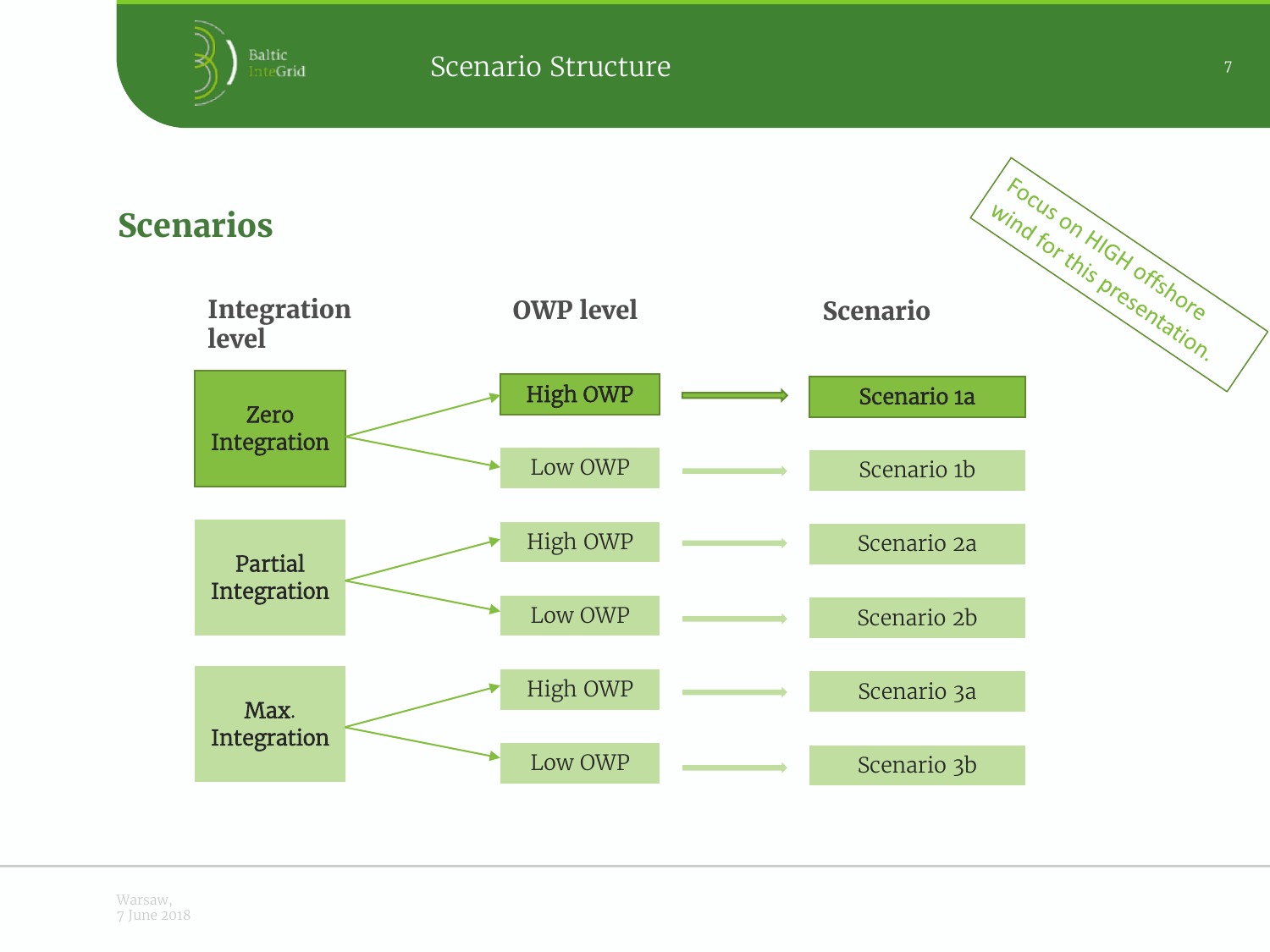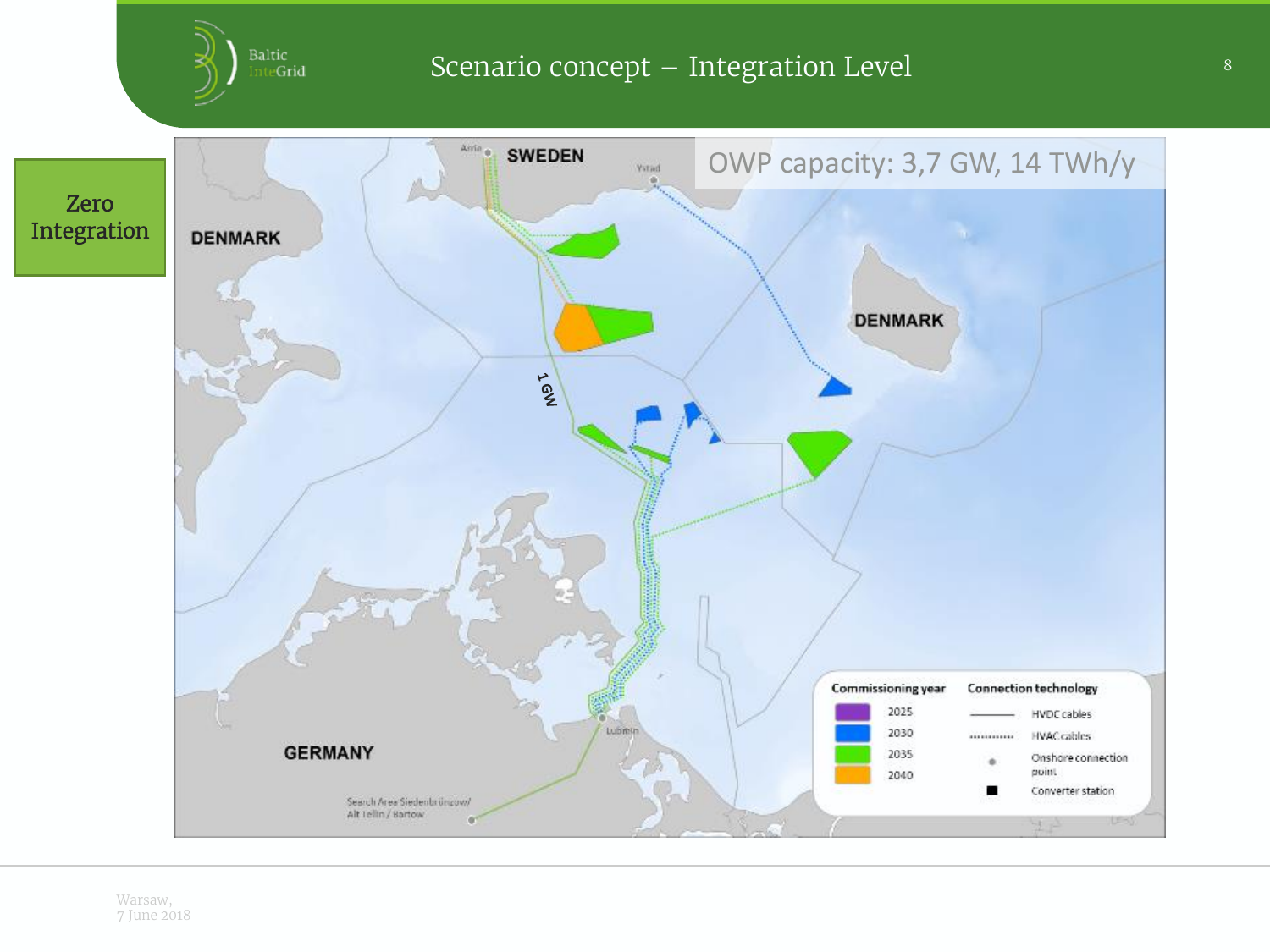Wind For this presentation. Scenarios **Integration OWP level Scenario level** High OWP Scenario 1a Zero Integration Low OWP Scenario 1b High OWP Scenario 2a Partial Integration Low OWP Scenario 2b High OWP Scenario 3a Max. Integration Low OWP Scenario 3b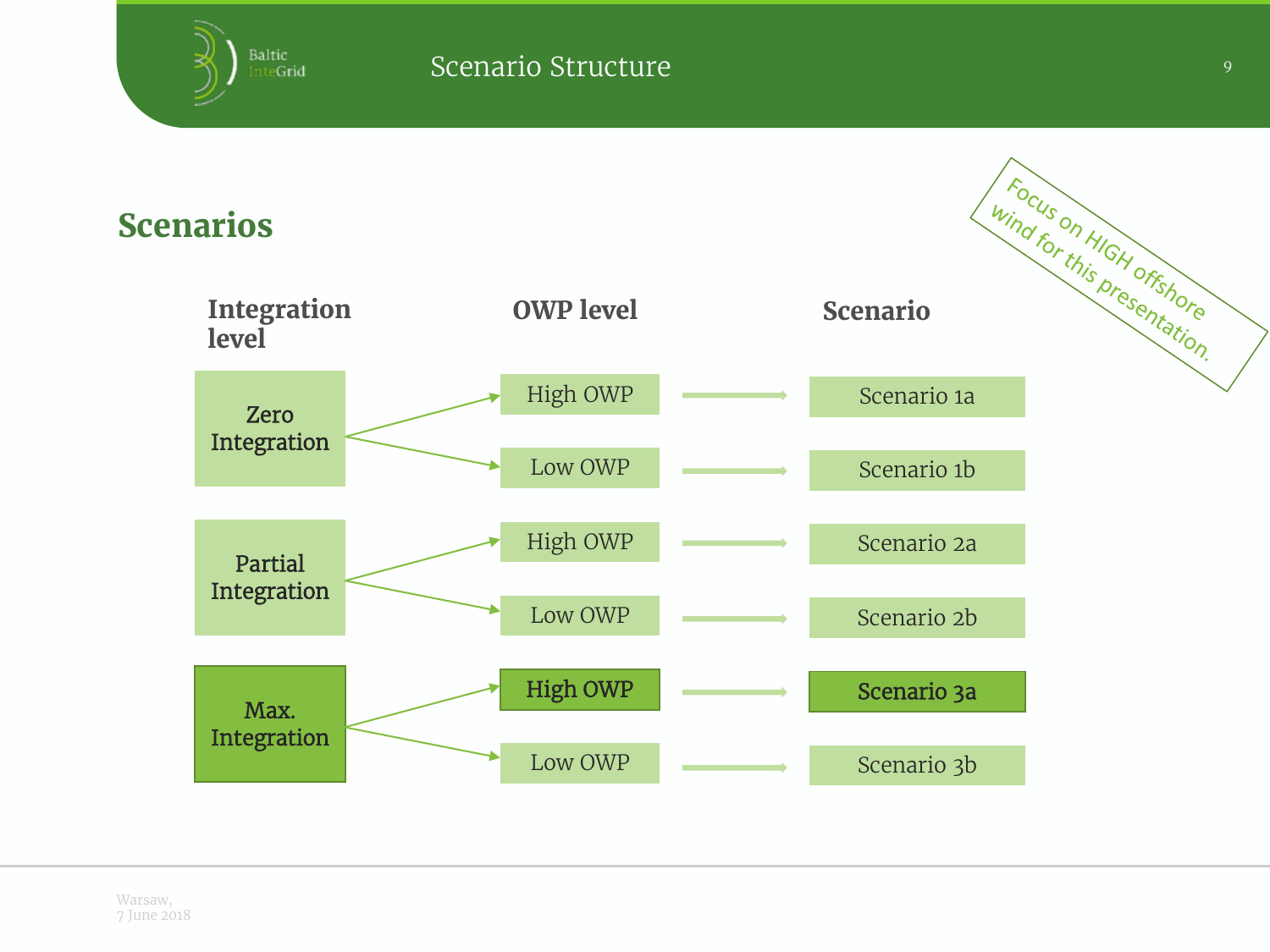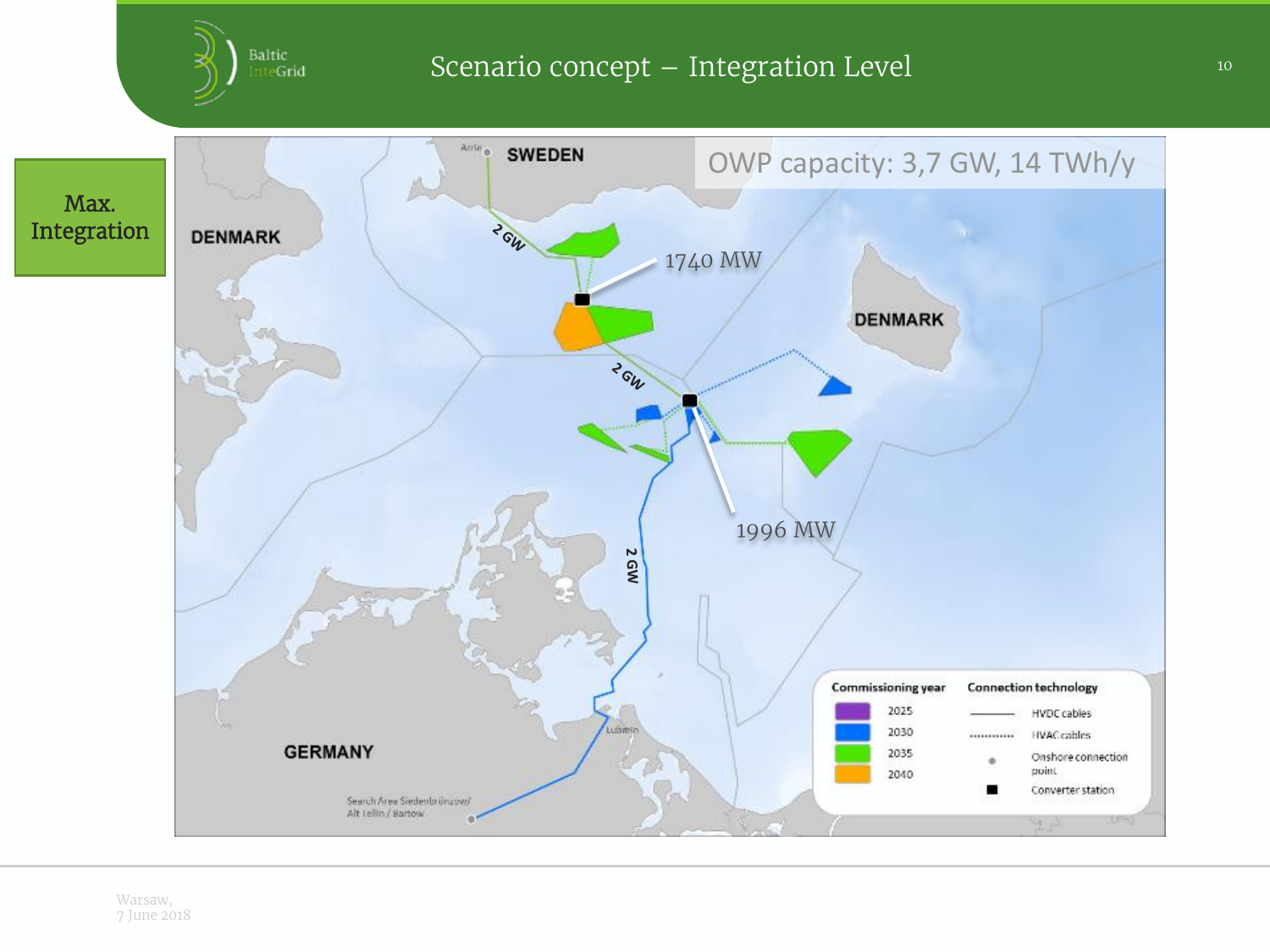Wind For this presentation Scenarios **Integration OWP level Scenario level** High OWP Scenario 1a Zero Integration Low OWP Scenario 1b High OWP Scenario 2a Partial Integration Low OWP Scenario 2b High OWP Scenario 3a Max. Integration Low OWP Scenario 3b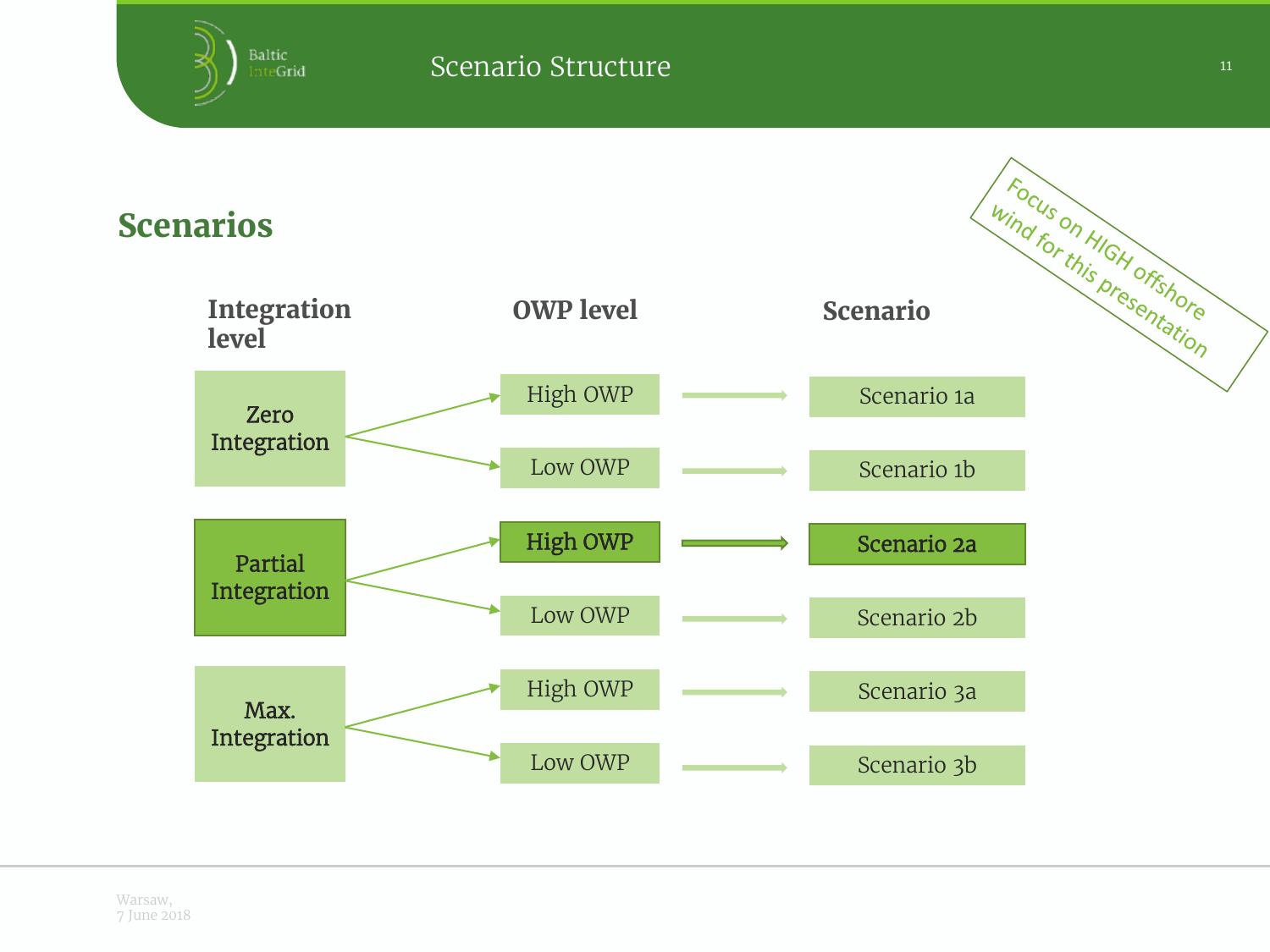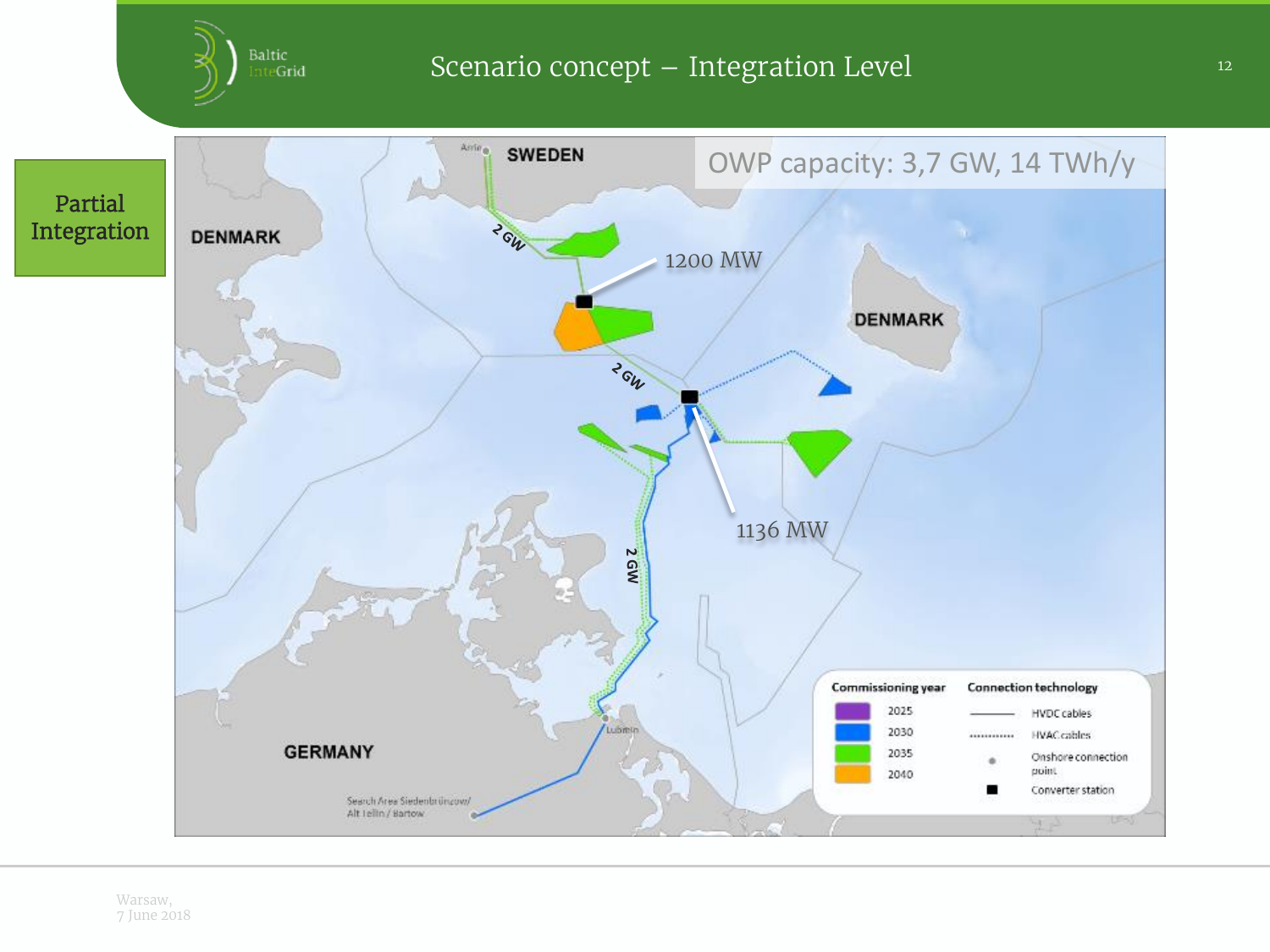

Source: provided by FNEZ

Baltic InteGrid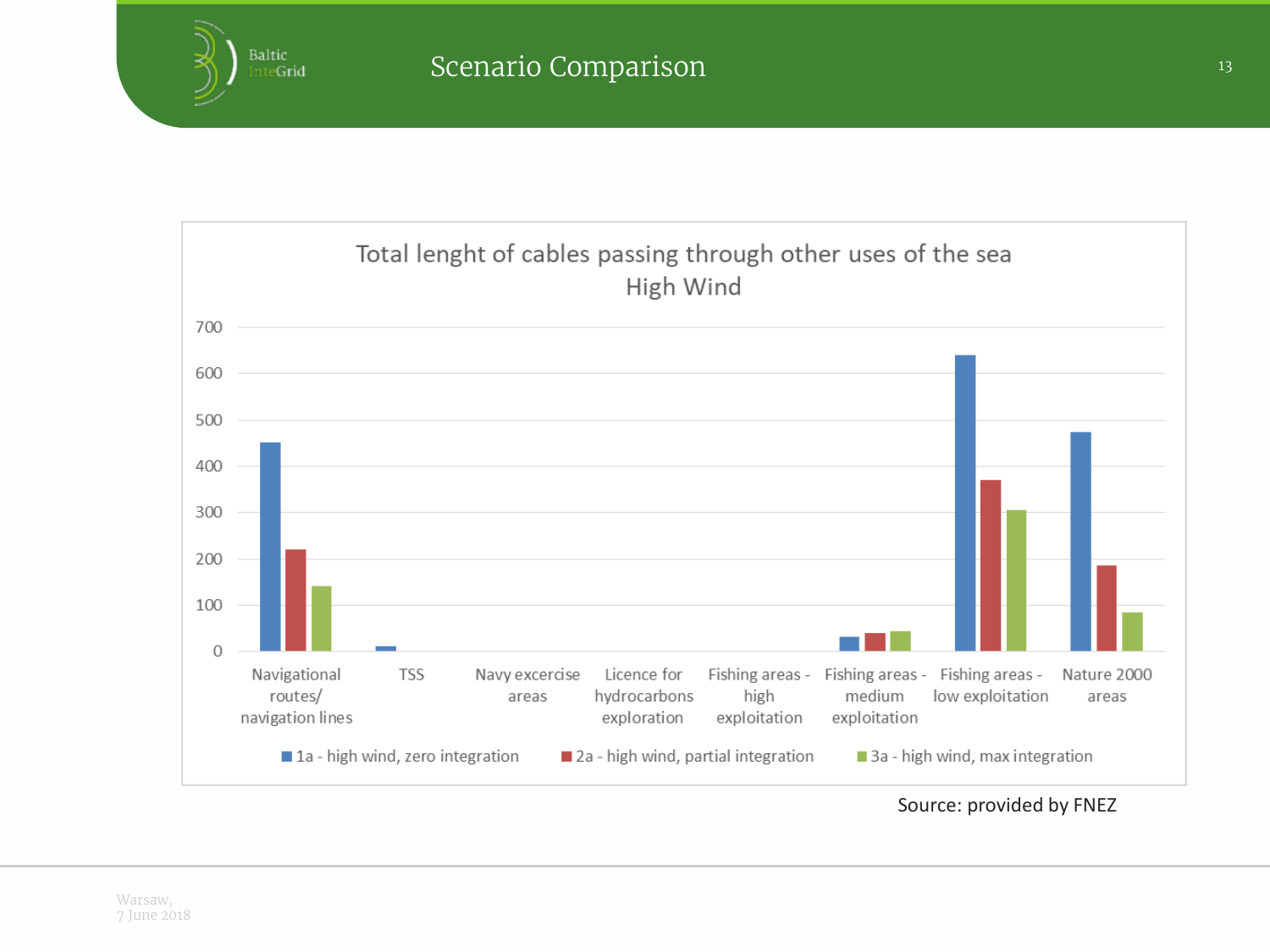# Zero vs Partial vs Max grid integration

|                                     | Zero(1a)                               | Partial (2a)                  | Max(3a)                      |
|-------------------------------------|----------------------------------------|-------------------------------|------------------------------|
| DC Converter substations            | $\overline{O}$                         | $\overline{2}$                | $\overline{2}$               |
| DC Cable length (km)                | 450                                    | 485                           | 485                          |
| Total DC conductor weight           | $1217t$ Al<br>(or 3041 t Cu)           | 3 927 t Al<br>(or 9817 t Cu)  | 3 927 t Al<br>(or 9817 t Cu) |
| OWP on DC system (GW)               | 0,0                                    | 1,30                          | 3,7                          |
| <b>Onshore AC Transformers</b>      | 10                                     | 3                             | $\overline{0}$               |
| AC export cable length (km)         | 832                                    | 733                           | $\mathbf 0$                  |
| Total AC export conductor<br>weight | $2654 \text{ t Al}$<br>(or 6 634 t Cu) | $2329 t$ Al<br>(or 5823 t Cu) | o t Al<br>(or 0 Cu)          |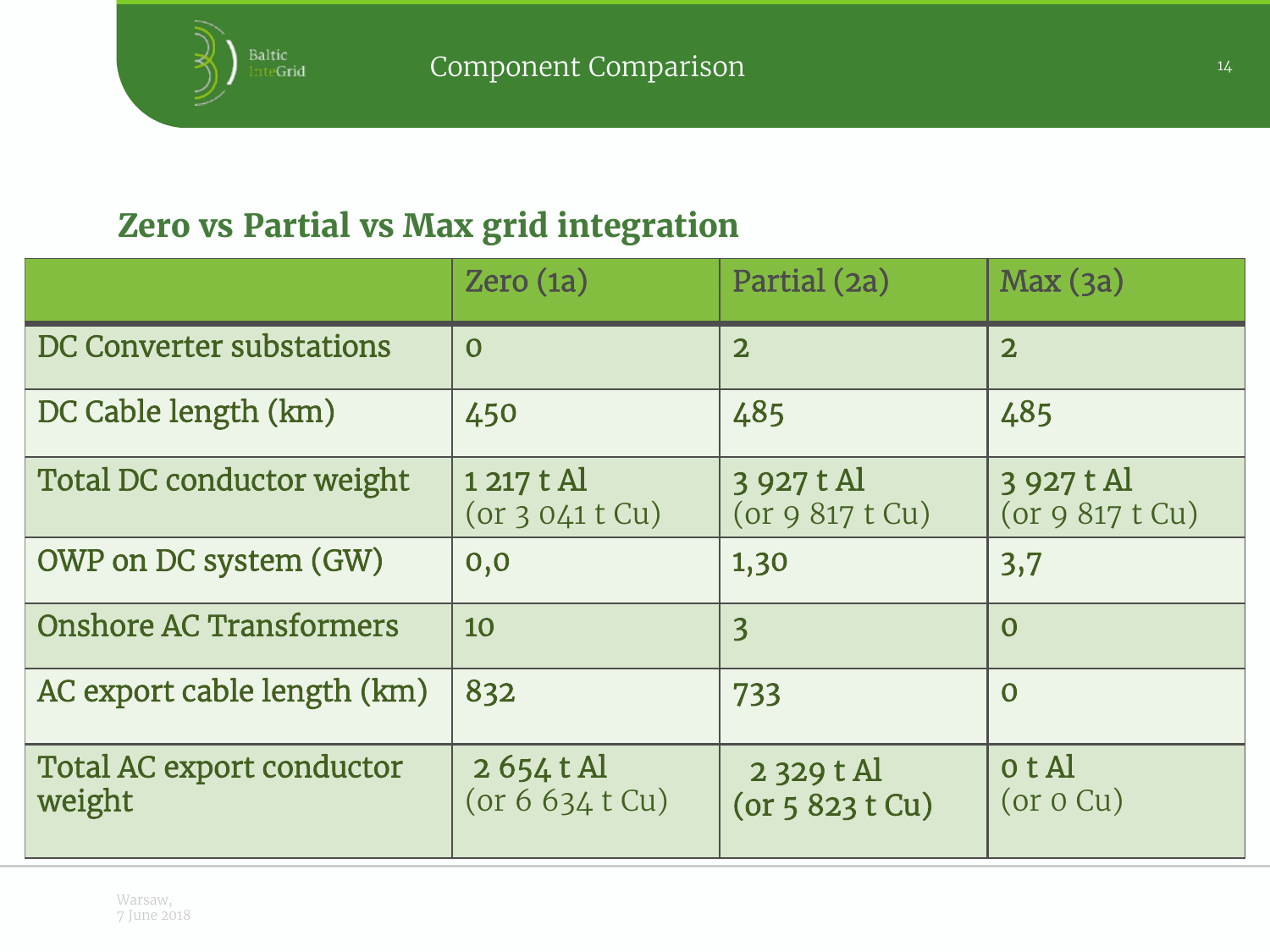

# **Thank you for your attention!**

For further information:

Mail: [info@baltic-integrid.eu](mailto:info@baltic-integrid.eu) Web: [www.baltic-integrid.eu](http://www.baltic-integrid.eu/)

Baltic InteGrid represented by the Lead Partner:

Institute for Climate Protection,Energy and Mobility (IKEM)

Magazinstraße 15-16, 10179 Berlin, Germany Phone: +49 (0) 30 408187015 Mail: [info@ikem.de](mailto:info@ikem.de) Web: [www.ikem-online.de](http://www.ikem-online.de/)

#### Sign up for [Newsletter](http://www.baltic-integrid.eu/index.php/newsletter.html)  $\gg$



**Thilo Krupp | Project Manager**  Oldenburger Str. 65 26316 Varel, Germany Phone: +49 (0) 4451 9515 148 Mail: [t.krupp@offshore-stiftung.de](mailto:t.krupp@offshore-stiftung.de) Web: [www.offshore-stiftung.de](http://www.offshore-stiftung.de/)

The content of the presentation reflects the author's/partner's views and the EU Commission and the MA/JS are not liable for any use that may be made of the information contained therein. All images are copyrighted and property of their respective owners.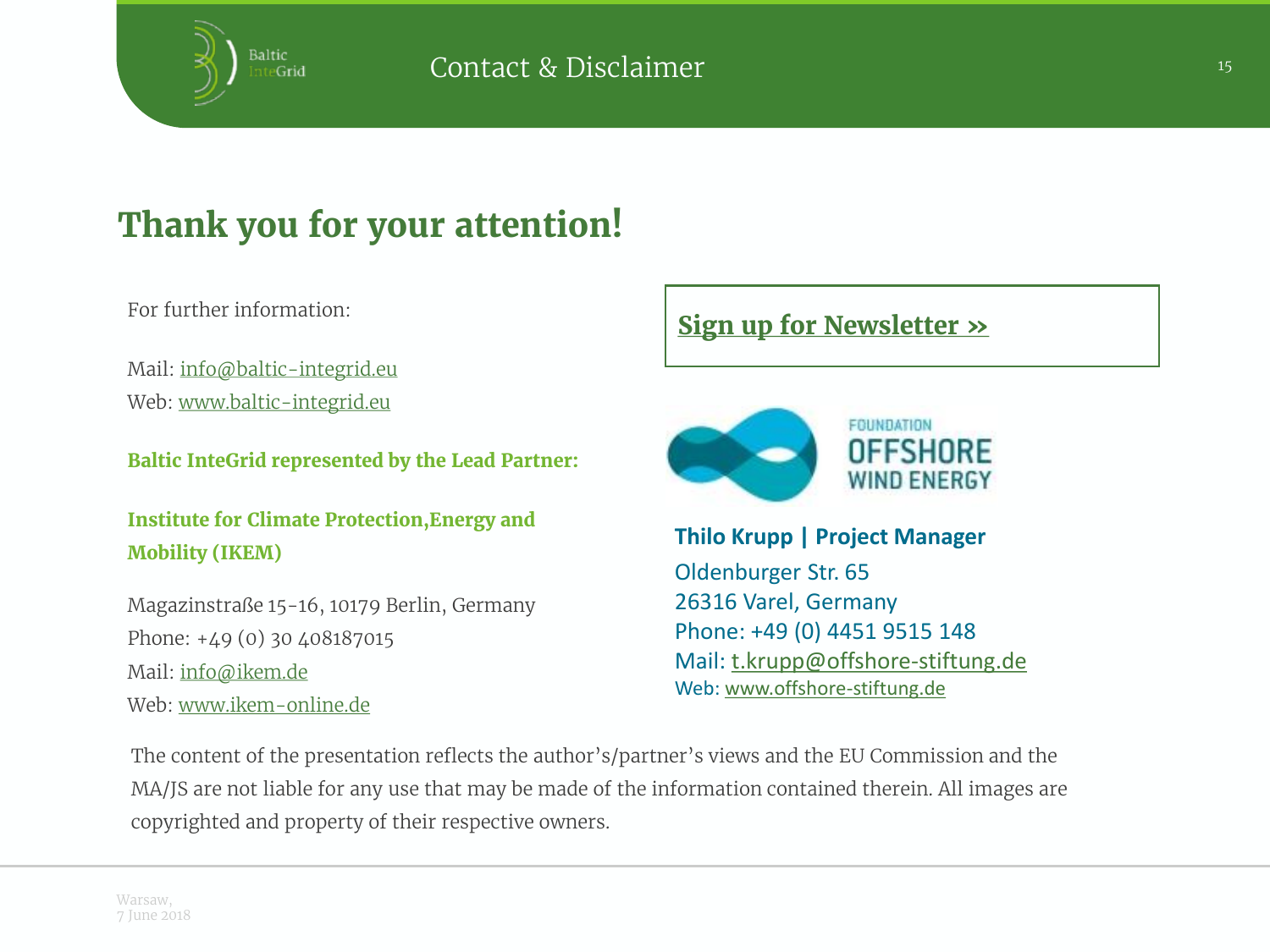### High OWP Vision: 2025-2040 OWP capacity: 1.9 GW

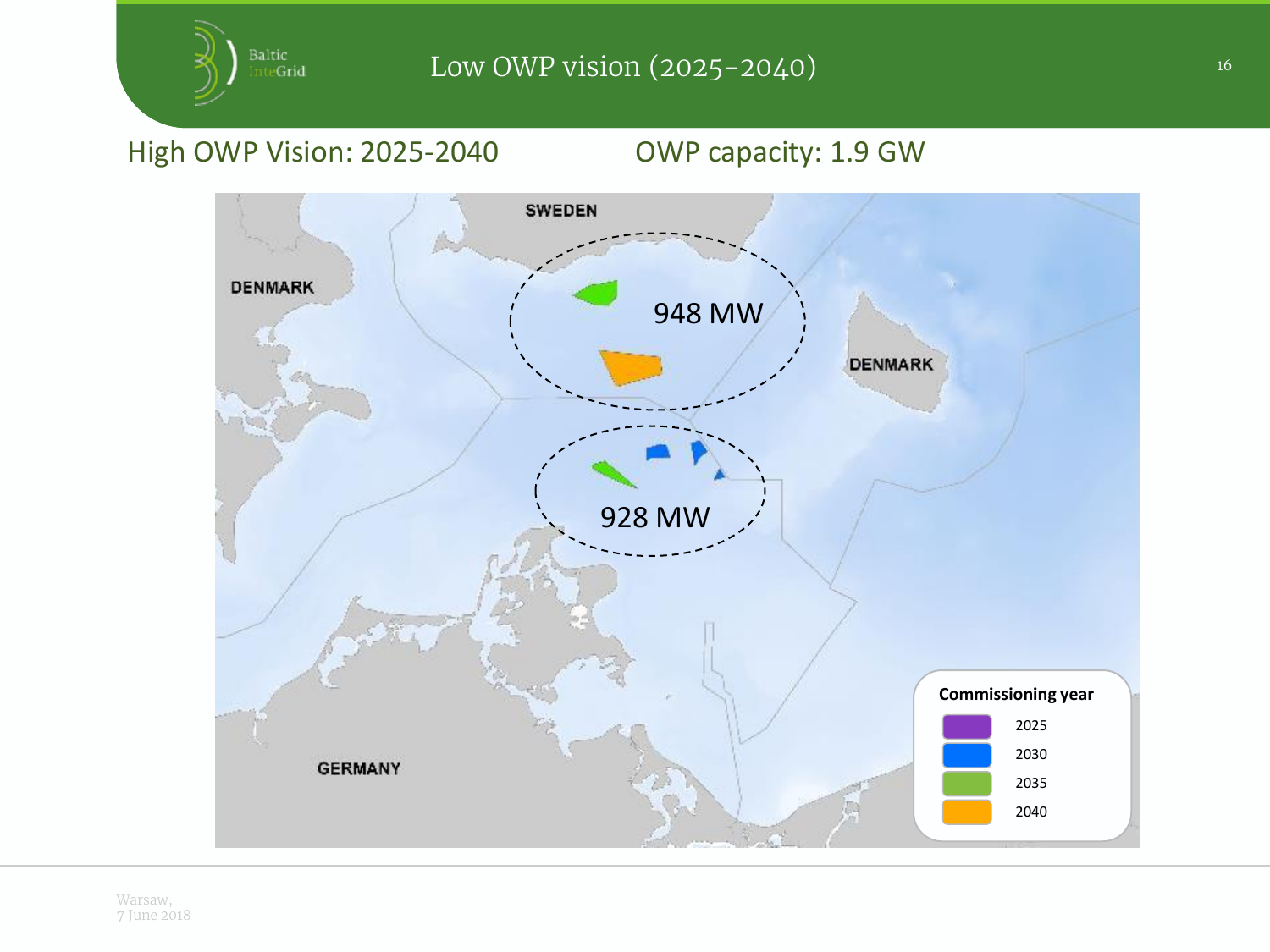

Technology Catalogue by DTU